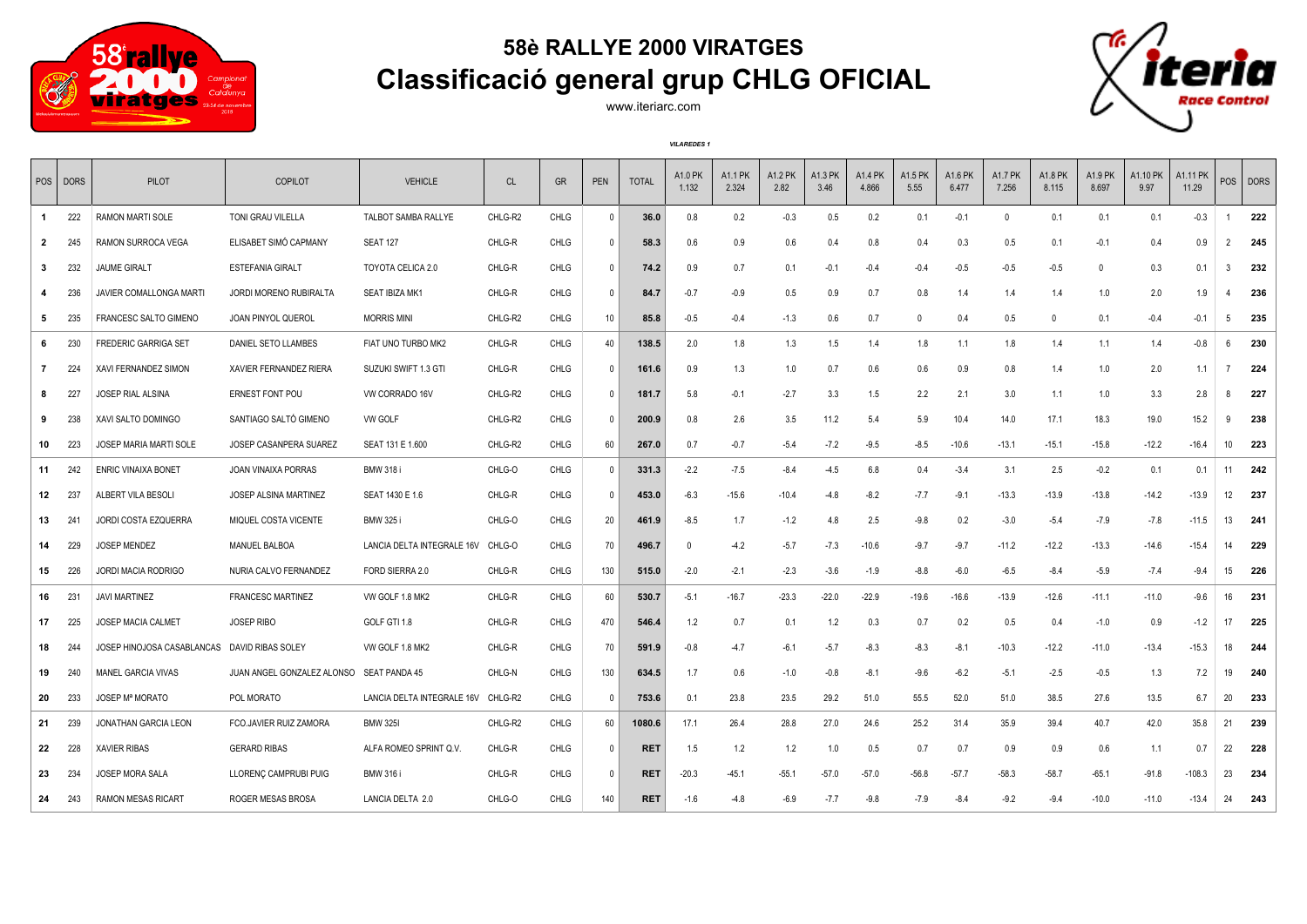

## **58è RALLYE 2000 VIRATGES Classificació general grup CHLG OFICIAL**





|                |          | <b>TAURONS 1</b> |        |                                                                    |         |         |         |                            |         |                         | <b>VILAREDES 2</b> |         |          |                                     |          |         |                                      |                  |                            |          |                                                   | <b>TAURONS 2</b> |        |        |        |                         |                        |                         |                         |                         |                         |                 |               |
|----------------|----------|------------------|--------|--------------------------------------------------------------------|---------|---------|---------|----------------------------|---------|-------------------------|--------------------|---------|----------|-------------------------------------|----------|---------|--------------------------------------|------------------|----------------------------|----------|---------------------------------------------------|------------------|--------|--------|--------|-------------------------|------------------------|-------------------------|-------------------------|-------------------------|-------------------------|-----------------|---------------|
|                | POS DORS | 0.832            | 1.309  | B1.1 PK   B1.2 PK   B1.3 PK   B1.4 PK   B1.5 PK   B1.6 PK<br>2.021 | 2.753   | 3.52    | 4.628   | B1.7 PK   B1.8 PK<br>5.801 | 6.546   | <b>B1.9 PK</b><br>7.018 | A2.0 PK<br>1.132   | 2.324   | 2.72     | A2.1 PK   A2.2 PK   A2.3 PK<br>3.46 | 4.866    | 5.43    | A2.4 PK   A2.5 PK   A2.6 PK<br>6.477 | A2.7 PK<br>7.256 | A2.8 PK   A2.9 PK<br>8.115 | 8.697    | A2.10 PK A2.11 PK B2.1 PK B2.2 PK B2.3 PK<br>9.97 | 11.29            | 0.832  | 1.309  | 2.021  | <b>B2.4 PK</b><br>2.753 | <b>B2.5 PK</b><br>3.52 | <b>B2.6 PK</b><br>4.628 | <b>B2.7 PK</b><br>5.801 | <b>B2.8 PK</b><br>6.546 | <b>B2.9 PK</b><br>7.018 |                 | POS DORS      |
| $\mathbf{1}$   | 222      | $-0.3$           | $-1.0$ | $-0.2$                                                             | $-0.5$  | $-0.3$  | 0.1     | $-0.5$                     | 0.1     | $-0.8$                  | 0.2                | 0.1     | 0.3      | $-0.1$                              | $\Omega$ | 0.7     | 0.4                                  | 0.3              | 0                          | $-0.2$   | $-0.1$                                            | $-0.8$           | $-0.1$ | $-0.2$ | $-0.4$ | $-1.3$                  | $-0.7$                 | $-0.7$                  | $-0.8$                  | $-0.6$                  | $-0.6$                  | 1               | 222           |
| $\overline{2}$ | 245      | 0.4              | $-0.1$ | $-0.6$                                                             | 0.5     | 0.4     | 0.3     | 2.3                        | 2.9     | 3.3                     | 0.6                | 0.7     | 0.8      | $-0.1$                              | 0.6      | 0.5     | 0.1                                  | 0.4              | 0.2                        | $\Omega$ | 0.1                                               | $-1.0$           | 0.7    | 0.2    | $-0.1$ | 1.4                     | 1.7                    | 2.0                     | 4.1                     | 5.2                     | -4.1                    |                 | $2 \quad 245$ |
| 3              | 232      | $-1.3$           | $-1.9$ | $-0.8$                                                             | $-4.3$  | -4.1    | $-1.4$  | $-2.0$                     | $-0.7$  | $-1.1$                  | 0.3                | 0.5     | 0.2      | $-0.5$                              | 0.8      | 1.0     | 0.6                                  | 0.3              | $-0.2$                     | $-0.2$   | $-0.4$                                            | $-1.1$           | $-0.6$ | $-1.5$ | $-1.7$ | $-4.8$                  | -4.4                   | $-0.4$                  | $-0.1$                  | 0.5                     | 0.8                     | 3               | 232           |
| 4              | 236      | $-1.1$           | 0.1    | $-0.9$                                                             | $-2.4$  | $-2.3$  | $-1.2$  | $-2.8$                     | $-2.0$  | $-3.3$                  | 0.6                | 1.3     | 1.3      | 0.6                                 | 1.1      | 3.0     | 0.8                                  | 1.0              | 1.0                        | 1.3      | 1.7                                               | $-1.4$           | 0.4    | 1.5    | 0.4    | $-2.4$                  | $-1.7$                 | $-2.2$                  | $-2.8$                  | $-1.9$                  | $-2.7$                  | $\overline{4}$  | 236           |
| 5              | 235      | 0.5              | 2.0    | $-0.9$                                                             | $-1.4$  | $-2.1$  | $-1.4$  | $-2.4$                     | $-0.8$  | $-0.6$                  | $-0.2$             | $-0.8$  | $-0.3$   | $-0.6$                              | 0.5      | 1.1     | 1.1                                  | 0.5              | $-0.2$                     | $-1.3$   | 1.0                                               | $-1.5$           | -3.6   | 4.5    | 4.6    | $-1.8$                  | $-2.9$                 | $-0.6$                  | $-0.2$                  | 0.4                     | $-0.2$                  |                 | $5$ 235       |
| 6              | 230      | 2.8              | 3.6    | 2.8                                                                | 1.2     | 1.5     | 1.9     | 1.2                        | 1.2     | 1.9                     | 1.7                | 1.3     | 1.1      | 0.7                                 | 1.1      | 2.1     | 1.1                                  | 1.0              | 0.9                        | 1.0      | 0.8                                               | 0.2              | 0.5    | 2.1    | 1.5    | $-1.0$                  | $-0.6$                 | $-0.8$                  | $-1.5$                  | $-0.7$                  | $-1.6$                  |                 | 6 230         |
| $\overline{7}$ | 224      |                  | $-1.2$ | $-1.0$                                                             | 0.3     | $-0.4$  | 0.9     | 0.3                        | 1.0     | 1.3                     | 0.2                | 0.6     | $\Omega$ | $-0.1$                              | 1.0      | 0.9     | 0.8                                  | 0.9              | 1.5                        | 1.5      | 1.0                                               | $-0.3$           | 2.0    | 1.5    | 0.7    | 1.2                     | 1.0                    | 0.4                     | 1.5                     | 1.4                     | 1.5                     | 7               | 224           |
| 8              | 227      | $-0.7$           | 0.8    | $-2.0$                                                             | $-2.1$  | $-1.3$  | $-1.2$  | $-1.8$                     | 0.3     | 4.8                     | 4.4                | 1.3     | 0.1      | 1.5                                 | 2.5      | 5.7     | 4.5                                  | 3.5              | 3.0                        | 2.8      | 5.2                                               | 2.8              | 1.8    | 4.1    | 6.3    | $-1.9$                  | $-1.0$                 | $-0.3$                  | $-2.0$                  | $-1.5$                  | $-1.7$                  | 8               | 227           |
| 9              | 238      | 1.4              | 1.7    | 1.1                                                                | $-0.7$  | $-1.0$  | $-0.2$  | 0.7                        | 1.5     | $\mathbf{0}$            | 1.9                | 0.9     | 1.1      | $-0.2$                              | $-1.5$   | $-5.4$  | 1.9                                  | 1.0              | $-0.3$                     | $-0.2$   | 1.9                                               | $-0.3$           | $-0.1$ | 3.2    | 4.8    | $-1.6$                  | $-0.9$                 | 1.5                     | $-0.1$                  | 2.3                     | $-0.2$                  | 9               | 238           |
| 10             | 223      | $-0.6$           | 1.1    | $-0.5$                                                             | $-7.9$  | 2.0     | $-5.3$  | $-1.7$                     | $-1.1$  | $-2.1$                  | $-0.1$             | 0.3     | $-0.4$   | 0                                   | $-3.4$   | $-2.7$  | $-3.8$                               | $-5.0$           | $-6.3$                     | $-6.0$   | 3.0                                               | $-1.4$           | $-0.3$ | 0.9    | 1.7    | $-0.4$                  | $-0.6$                 | 0.2                     | $-0.8$                  | $-0.1$                  | $-1.1$                  | 10 <sup>°</sup> | 223           |
| 11             | 242      | 4.4              | 8.4    | 13.8                                                               | 13.7    | 7.9     | 7.0     | 4.2                        | 0.3     | $-0.8$                  | $-1.3$             | 3.7     | 2.3      | $-0.9$                              | $-2.3$   | $-0.8$  | 1.7                                  | 1.1              | 1.1                        | $-0.2$   | $-0.7$                                            | $-2.7$           | 0.8    | 5.5    | 16.2   | 21.3                    | 19.5                   | 19.3                    | 16.9                    | 16.4                    | 16.6                    |                 | 11 242        |
| 12             | 237      | 1.2              | 1.4    | $-3.3$                                                             | $-16.1$ | -17.0   | $-5.1$  | $-15.6$                    | $-9.8$  | $-3.9$                  | $-2.2$             | $-2.7$  | $-4.2$   | $-2.8$                              | $-5.9$   | $-2.4$  | 7.6                                  | 5.1              | 4.4                        | 1.7      | $-3.7$                                            | $-5.2$           | $-1.1$ | 3.1    | 4.3    | $-3.0$                  | 3.7                    | 1.0                     | $-0.1$                  | 8.5                     | 14.0                    | 12              | 237           |
| 13             | 241      | 3.5              | 2.6    | 8.2                                                                | 9.8     | 7.2     | -0      | $-11.1$                    | $-5.2$  | $-3.0$                  | $-6.9$             | $-10.7$ | $-10.5$  | $-10.1$                             | 0.5      | 9.9     | 15.5                                 | 19.2             | 20.8                       | 19.8     | 21.9                                              | 21.2             | 6.0    | 7.0    | 4.0    | 0.9                     | 1.6                    | 0.1                     | 4.6                     | $-2.8$                  | $-3.3$                  | 13              | 241           |
| 14             | 229      | 0.8              | 2.6    | 4.0                                                                | 4.6     | 8.9     | 12.0    | 12.1                       | 13.8    | 13.4                    | $-7.3$             | $-6.1$  | -6.6     | -4.9                                | $-1.5$   | $-0.4$  | $-5.5$                               | $-11.2$          | $-12.8$                    | $-13.6$  | $-16.2$                                           | $-15.9$          | 0.4    | 2.0    | 2.5    | 2.7                     | 1.9                    | 0.3                     | $-1.0$                  | $-5.4$                  | $-3.4$                  | 14              | 229           |
| 15             | 226      | $-2.4$           | $-0.4$ | $-1.5$                                                             | $-6.4$  | $-5.1$  | $-4.5$  | $-9.4$                     | $-7.8$  | $-10.1$                 | $-2.0$             | $-1.9$  | $-4.0$   | $-3.5$                              | $-5.3$   | $-5.5$  | $-5.4$                               | $-6.8$           | $-7.6$                     | $-8.3$   | $-8.8$                                            | $-12.0$          | 2.9    | 5.3    | 3.0    | $-4.9$                  | $-8.2$                 | $-10.5$                 | $-11.9$                 | $-11.7$                 | $-10.3$                 | 15              | 226           |
| 16             | 231      | $-5.0$           | $-3.2$ | $-3.5$                                                             | $-10.3$ | $-13.0$ | $-18.2$ | $-31.4$                    | $-39.5$ | $-40.3$                 | 1.3                | 1.0     | 0        | 1.0                                 | 0.8      | 2.6     | 2.1                                  | 2.2              | 2.9                        | 1.9      | 2.0                                               | 0.9              | $-1.1$ | $-0.7$ | $-0.7$ | $-4.1$                  | $-3.6$                 | $-3.3$                  | $-4.8$                  | $-3.9$                  | $-5.1$                  | 16              | 231           |
| 17             | 225      | 1.9              | 1.8    | $-1.4$                                                             | $-0.2$  | $-1.4$  | 0.3     | $-0.9$                     | $-0.8$  | $-2.6$                  | 0.9                | 0.5     | 0.7      | 0.5                                 | 0.3      | 1.4     | $-0.2$                               | $-0.3$           | $-0.3$                     | $-0.4$   | $\Omega$                                          | $-1.9$           | 0.3    | 1.7    | 3.6    | $-0.6$                  | $-0.8$                 | $-0.6$                  | $-0.7$                  | $-1.3$                  | $-1.9$                  | 17              | 225           |
| 18             | 244      | $-2.7$           | $-3.1$ | $-2.8$                                                             | $-0.9$  | $-3.1$  | $-7.5$  | $-13.8$                    | $-19.0$ | $-24.1$                 | $-2.0$             | $-4.4$  | $-6.8$   | $-7.9$                              | $-10.7$  | $-9.0$  | $-10.2$                              | $-10.7$          | $-11.4$                    | $-12.5$  | $-13.9$                                           | $-15.9$          | $-2.5$ | 0.4    | 1.4    | $-9.6$                  | $-11.2$                | $-12.7$                 | $-15.1$                 | $-16.1$                 | $-17.4$                 |                 | 18 244        |
| 19             | 240      | 8.1              | 12.5   | 15.7                                                               | 15.8    | 14.1    | 8.7     | $-0.3$                     | $-6.1$  | $-9.6$                  | $-11.0$            | $-12.8$ | $-13.8$  | $-21.2$                             | $-23.3$  | $-18.1$ | $-18.7$                              | $-20.5$          | $-21.8$                    | $-21.2$  | $-27.4$                                           | $-31.1$          | 0.6    | 1.6    | 1.4    | 2.0                     | 0.3                    | $-0.5$                  | $-0.4$                  | 6.8                     | 10.3                    | 19              | 240           |
| 20             | 233      | $-1.3$           | 2.7    | 3.1                                                                | $-7.0$  | $-13.0$ | $-3.4$  | $-7.2$                     | 0.3     | $-1.0$                  | $-20.3$            | $-20.7$ | $-16.7$  | $-10.8$                             | $-0.3$   | 2.1     | 2.5                                  | 3.0              | 2.7                        | $-1.7$   | $-0.7$                                            | $-1.6$           | 1.7    | 4.4    | 6.6    | 2.1                     | 3.7                    | 6.9                     | 9.4                     | 9.9                     | 12.0                    | 20              | 233           |
| 21             | 239      | 6.9              | 12.0   | 14.7                                                               | 13.1    | 11.2    | 8.3     | 3.8                        | 8.7     | 15.2                    | 11.1               | 9.7     | 8.7      | 9.1                                 | 8.5      | 11.0    | 15.3                                 | 16.0             | 17.7                       | 17.5     | 22.4                                              | 20.3             | 9.4    | 12.3   | 12.8   | 9.6                     | 5.9                    | 2.0                     | 8.3                     | 15.8                    | 15.7                    | 21              | 239           |
| 22             | 228      | 2.0              | 2.9    | 7.5                                                                | 11.0    | 13.9    | 17.5    | 20.0                       | 20.2    | 19.4                    | 1.3                | 1.4     | 0.8      | 0.5                                 | $-2.9$   | $-4.1$  | -4.0                                 | $-4.8$           | $-5.6$                     | $-4.3$   | $-5.3$                                            | $-6.0$           | $-1.8$ | $-3.2$ | $-6.0$ | $-17.1$                 | $-36.9$                | $-33.3$                 | $-41.8$                 | $-48.4$                 | $-52.7$                 | 22              | 228           |
| 23             | 234      | 11.8             | 13.9   | 16.6                                                               | 12.0    | 8.5     | $-1.8$  | $-21.8$                    | $-28.1$ | $-29.1$                 | $-4.3$             | $-6.0$  | $-6.8$   | $-5.5$                              | $-4.4$   | $-5.9$  | $-9.6$                               | $-8.8$           | $-7.8$                     | $-15.4$  | $-13.3$                                           | $-16.3$          | 1.3    | 6.3    | 12.3   | 11.8                    | 6.6                    | $-4.4$                  | $-22.4$                 | $-23.7$                 | $-24.4$                 | 23              | 234           |
| 24             | 243      | 1.6              | 1.5    | 4.2                                                                | 4.2     | 1.5     | 2.1     |                            |         | $-1.6$                  | $-0.1$             | $-3.4$  | $-5.4$   | $-6.2$                              | $-6.2$   | $-5.5$  | $-8.6$                               | $-10.7$          | $-12.2$                    | $-12.6$  | $-13.8$                                           | -18.0            | 4.3    | 8.1    | 9.4    | 9.6                     | 6.9                    | 6.5                     | 2.2                     | 2.0                     | 2.7                     |                 | 24 243        |